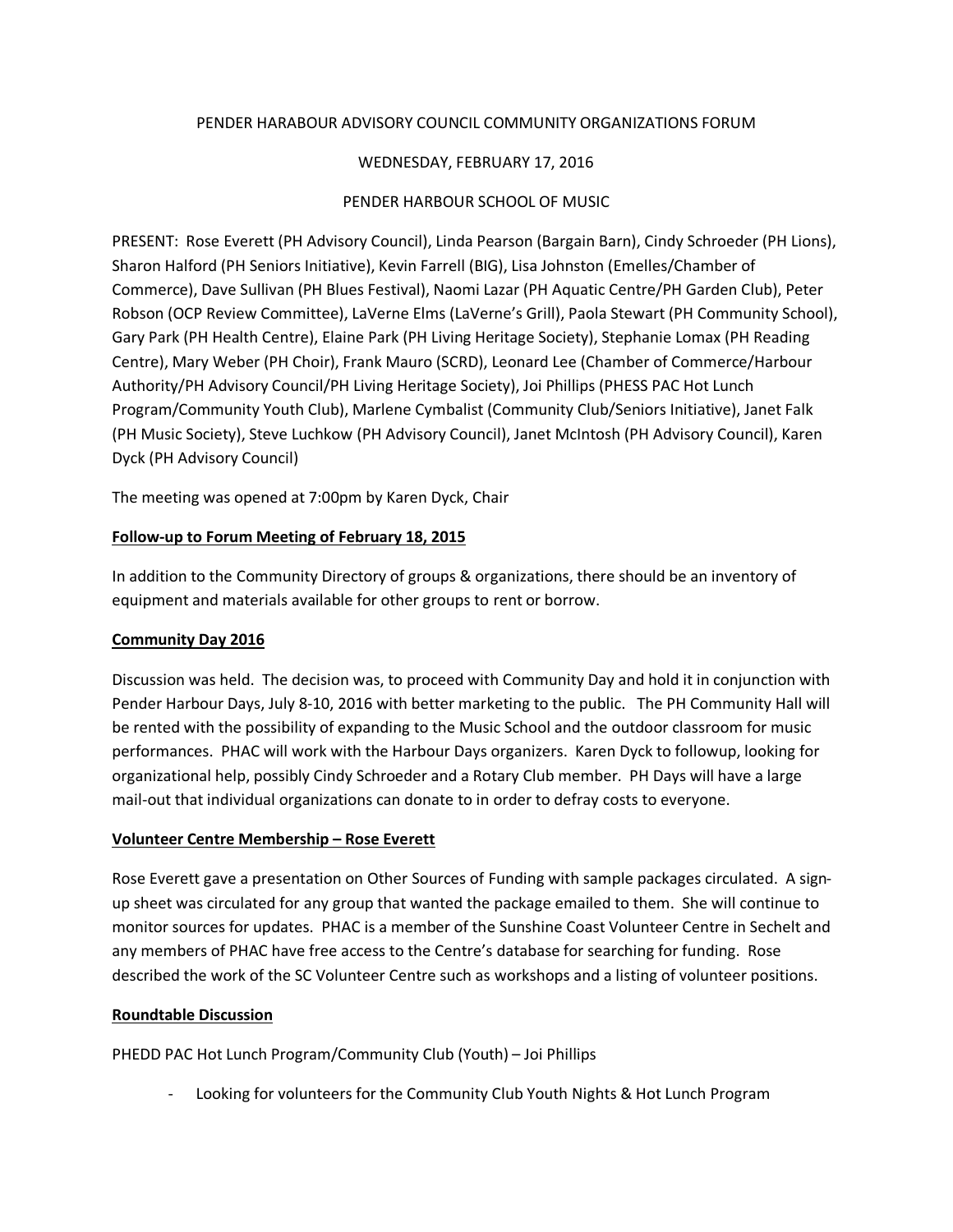PH Music Society – Janet Falk

- There are major changes being made to the BC Societies Act which all non-profits should be aware of
- The Music Society has been approached by a Film society to show films in the Music School. Society requires projection equipment which the Community Club now has
- The Jazz Festival this year will be a "Jazz Light" with 1 venue in Madeira Park

PH Living Heritage Society – Elaine Park

- PH Days will be July 8-10, 2016
- There is a new building at Sarah Wray Hall which will be used for teaching courses and housing the archives.
- They have new software for recognition of archives
- AGM will be March 11

### PH Aquatic Centre – Naomi Lazar

- Ladies Spa Nite will be February 27

### Bargain Barn Store – Linda Pearson

- \$70,000 was donated to the PH Health Centre in 2015
- Always looking for volunteers
- BB now has a cash register and is training volunteers in its use

#### Community Club – Marlene Cymbalist

- Celebrating 70 years
- New contact for booking the Community Hall is Brittany Shepherd at Copper Sky Café

#### PH Blues Festival – Dave Sullivan

PH Legion will be the main host venue during the Festival of June  $3 - 5$ , 2016

#### PH Choir – Mary Weber

- Several upcoming concerts
- Looking for some male tenor voices

#### Official Community Plan Area 'A' – Peter Robson

- Is about half way through the process of review and will soon be holding public meetings

#### PH Reading Centre – Stephanie Lomax

- There will be an annual tea on February 24, a Family Dinner on June 22
- The hours have been expanded to Tuesday Saturday from 11am to 2pm